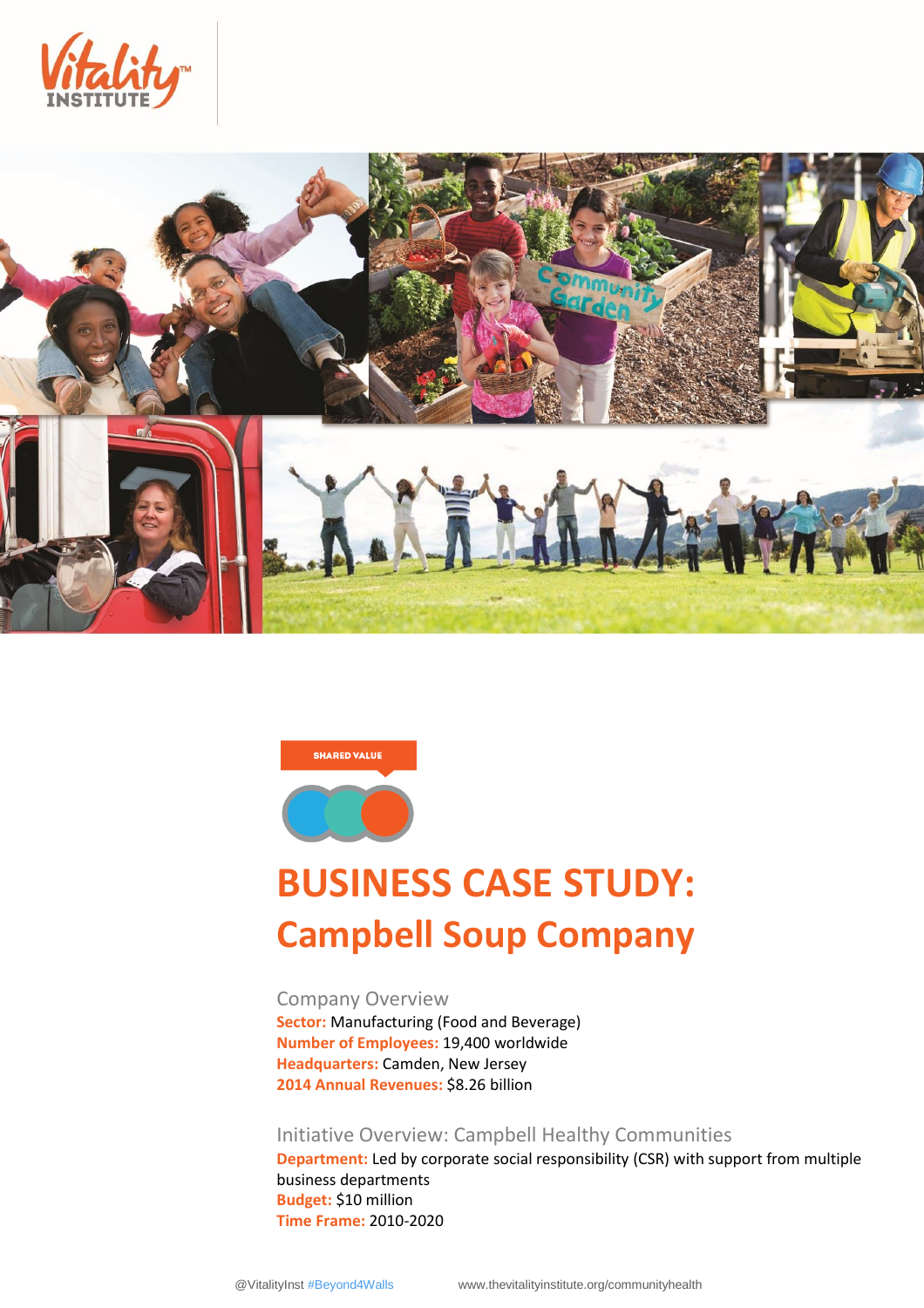

## **Background**

Campbell Healthy Communities collective impact initiative, a \$10 million, 10 year effort, works to measurably improve the health of young people in communities where Campbell has its largest manufacturing operations. In parallel, the company's strategy increasingly emphasizes health and well-being as demonstrated by the acquisitions of Bolthouse Farms and Plum Organics, as well as the introduction of healthier options to its product portfolio over the past several years.

# **Vision & Goals**

By 2020, Campbell aims to reduce childhood obesity and hunger in Campbell communities by 50% and impact the lives of 100 million youth via all CSR initiatives including Healthy Communities. It is the backbone organization of a collective impact model, which began in Campbell's hometown of Camden, NJ, and has since expanded to Norwalk, CT, and Henry County, OH, where Campbell has manufacturing operations. There are plans to launch a similar initiative in Everett, WA, in 2015. Campbell engages nonprofit and public partners to implement programs promoting physical activity and healthy food access.

# **Shared Value for Campbell Communities**

With an increasing emphasis on a culture of health nationwide, consumers are demanding healthier food options; Campbell is aligning its business and community engagement practices with this trend. Its collective impact initiative allows the business to strategically position itself as a competitive player in the food and beverage industry.

# **Community Choice Drivers**

**Where Employees Live and Work**: Employees volunteer with Campbell collective impact partners. Community Conversations consult residents for feedback on Campbell programs and provide input on methods to improve food access.

# **Assessing Community Risk & Disease Burden**

- On an annual basis, the company examines Robert Wood Johnson Foundation (RWJF) County Health Rankings data and consults local hospitals, health organizations, school districts, and health departments to gauge the level of community risk and disease burden related to hunger and obesity.
- Employees and community members participating in Campbell's sponsored programs provide feedback about the health status of the community and access to healthy foods through "Community Conversations" which are open to all interested participants.

| Data Collected by Partners to Assess Risk and Disease Burden in Camden, New Jersey |                                                                                           |  |  |  |
|------------------------------------------------------------------------------------|-------------------------------------------------------------------------------------------|--|--|--|
| <b>Source</b>                                                                      | <b>Data</b>                                                                               |  |  |  |
| <b>Feeding America</b>                                                             | % of households that are food insecure, live below the poverty line, or are unemployed    |  |  |  |
| Our Lady of Lourdes Hospital                                                       | Local level data on food insecurity, which is collected by a two question food insecurity |  |  |  |
|                                                                                    | screen                                                                                    |  |  |  |
| <b>Cooper University Hospital</b>                                                  | Height and weight data collected in the hospital's electronic medical record (EMR),       |  |  |  |
|                                                                                    | resulting in data from 9,000 children                                                     |  |  |  |
| Virtua Hospital                                                                    | Piloting food insecurity questionnaire to collect local data on food insecurity           |  |  |  |
| <b>RWJF County Health Rankings</b>                                                 | Overall county rank, % Obesity                                                            |  |  |  |

## **Program Reach**

 **Employees**: Engaged through school-based volunteer programs, employees can participate in skill-based volunteering for local non-profit organizations near Campbell's offices and plants in Camden (20% of Campbell's total volunteer hours); or by volunteering with the initiatives that are a part of the collective impact model in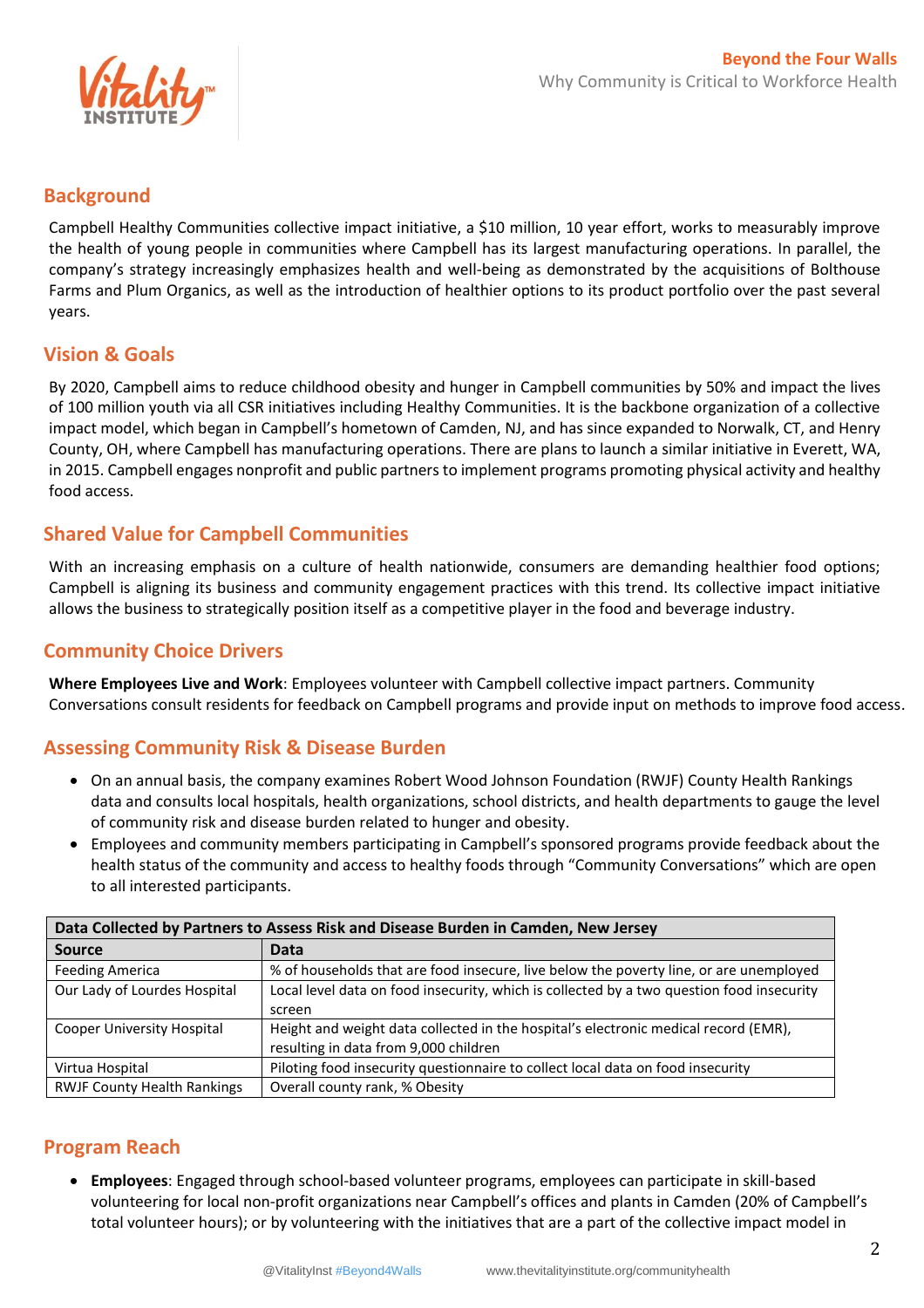

Henry County (and soon, Everett). Campbell's permits employees to volunteer during working hours, and overall, 3,000 employees $^1$  (15% of workforce<sup>2</sup>) contributed 21,000 volunteer hours across 16 U.S. locations in FY 2013.

- **Dependents/Families**: Campbell's workforce and their dependents are reached via increased access to farmers markets and healthy foods in local stores, supported by Campbell's efforts in Camden, NJ. In Henry County, the dependents that attend school in the area are reached through nutrition education programs.
- **Broader Community**: Campbell's Healthy Community programs collaborate with schools, health systems, and other partners to extend efforts to the broader community (see Section "Engaging Stakeholders for Collective Impact" for a full list of partners).

# **Engaging Stakeholders for Collective Impact**

In each community where Campbell's plans to launch Healthy Communities Initiatives, partners are chosen based on their capacity and expertise in collective impact, including community based organizations, local government agencies, and schools. They provide strategic, programmatic, and technical support. For example, the Camden Coalition of Healthcare Providers, a key partner in Camden, is integrating obesity and hunger measures into electronic health records and has developed a dashboard to help Campbell's monitor population level changes happening in the community.

| <b>Direct Programming Partners in Camden</b> |                                                                                                              |  |  |  |
|----------------------------------------------|--------------------------------------------------------------------------------------------------------------|--|--|--|
| <b>Partner</b>                               | Role                                                                                                         |  |  |  |
| <b>YMCA</b>                                  | Provides staff support and liaises between partners<br>$\bullet$                                             |  |  |  |
| Food Bank of South                           | Implemented Cooking Matters, a nutrition education program that fights childhood hunger by<br>$\bullet$      |  |  |  |
| Jersey                                       | teaching families how to make healthy food choices on a budget                                               |  |  |  |
| Food Corps                                   | Supported building gardens at six sites, where teachers incorporated gardening into their<br>$\bullet$       |  |  |  |
|                                              | educational curriculum and made garden maintenance part of their daily classroom routine                     |  |  |  |
|                                              | Farm-to-school activities included lessons that highlighted benefits of local produce and taste<br>٠         |  |  |  |
|                                              | tests with produce donated from local farms                                                                  |  |  |  |
| The Food Trust                               | Conducts in-store nutrition education, providing participants with the skills, knowledge and<br>$\bullet$    |  |  |  |
|                                              | access to make healthy choices while changing the culture and norms around healthy eating                    |  |  |  |
|                                              | Implements healthy corner store initiative and Coordinated Approach To Child Health (CATCH)<br>$\bullet$     |  |  |  |
|                                              | physical education program                                                                                   |  |  |  |
|                                              | The Food Trust received additional funds from RWJF to create a statewide Healthy Corner Store<br>$\bullet$   |  |  |  |
|                                              | Network in New Jersey                                                                                        |  |  |  |
|                                              | Expanding availability of locally grown produce, while accepting WIC, SNAP and senior coupons<br>$\bullet$   |  |  |  |
|                                              | at markets                                                                                                   |  |  |  |
| <b>US Soccer</b>                             | Implemented Soccer for Success to provide soccer and nutrition education to children in after-<br>$\bullet$  |  |  |  |
| Foundation, United                           | school environment                                                                                           |  |  |  |
| Way of Greater                               |                                                                                                              |  |  |  |
| Philadelphia and                             |                                                                                                              |  |  |  |
| South Jersey, Boys                           |                                                                                                              |  |  |  |
| and Girls Club                               |                                                                                                              |  |  |  |
| Corner Stores in                             | Participate in corner store conversions to offer more fresh fruits and vegetables and healthier<br>$\bullet$ |  |  |  |
| Camden                                       | packaged options to the community                                                                            |  |  |  |
| Schools                                      | Camden School District (Cooper B. Hatch Family School, Cooper's Poynt School, H.B. Wilson<br>$\bullet$       |  |  |  |
|                                              | Family School), The KIPP Cooper Norcross Academy, and ECO Charter School partner with                        |  |  |  |
|                                              | Campbell's and engage their students to participate in Healthy Communities activities                        |  |  |  |

 $\overline{a}$ 

<sup>1</sup> [http://www.njbiz.com/article/20140707/NJBIZ01/140709862/How-the-Campbell-Soup-Company-has-impacted-Camden:-A-Q&A](http://www.njbiz.com/article/20140707/NJBIZ01/140709862/How-the-Campbell-Soup-Company-has-impacted-Camden:-A-Q&A-with-CEO-Denise-Morrison)[with-CEO-Denise-Morrison](http://www.njbiz.com/article/20140707/NJBIZ01/140709862/How-the-Campbell-Soup-Company-has-impacted-Camden:-A-Q&A-with-CEO-Denise-Morrison)

<sup>2</sup> <http://www.forbes.com/companies/campbell-soup/>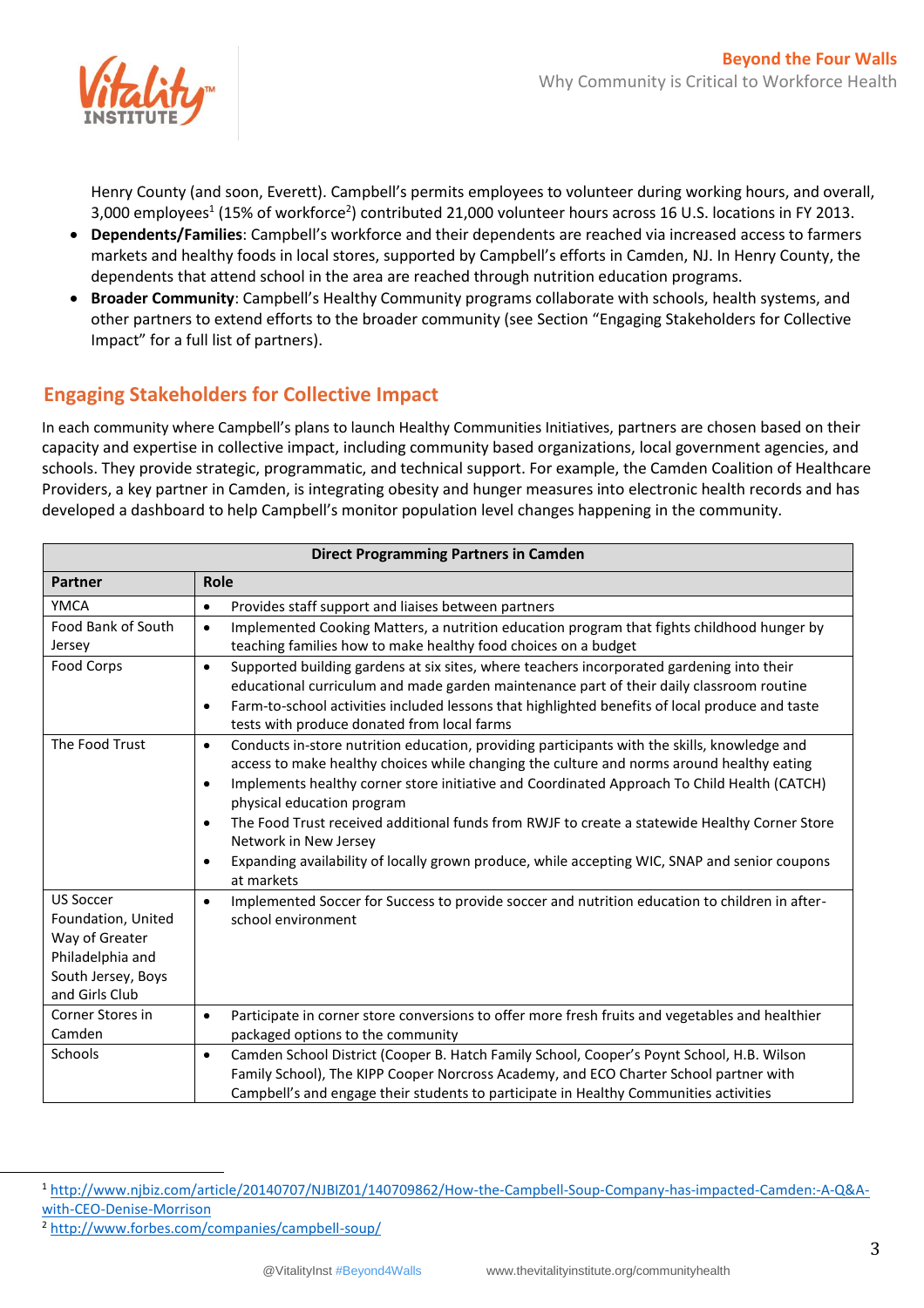

| <b>Strategic Investors in Camden Provide Technical Assistance and Funding</b> |                                                                                                                                                                                                                                                                                                                                                                                                                                                                                                           |  |  |  |
|-------------------------------------------------------------------------------|-----------------------------------------------------------------------------------------------------------------------------------------------------------------------------------------------------------------------------------------------------------------------------------------------------------------------------------------------------------------------------------------------------------------------------------------------------------------------------------------------------------|--|--|--|
| <b>Partner</b>                                                                | Role                                                                                                                                                                                                                                                                                                                                                                                                                                                                                                      |  |  |  |
| The Center for<br>Environmental<br>Transformation                             | Assists in the maintenance and sustainability of school gardens, provides technical assistance,<br>and funding                                                                                                                                                                                                                                                                                                                                                                                            |  |  |  |
| <b>Community Foundation</b><br>of South Jersey                                | Creates a multi-donor fund for a Camden Food Access competition and provides funding                                                                                                                                                                                                                                                                                                                                                                                                                      |  |  |  |
| <b>Westchester University</b>                                                 | Provides technical assistance to implement well-being policies                                                                                                                                                                                                                                                                                                                                                                                                                                            |  |  |  |
| Camden Coalition of<br><b>Healthcare Providers</b><br>(CCHP)                  | Developed a web-based form for the two-item screen to measure food insecurity in 2013-2014.<br>$\bullet$<br>An affirmative response ("often true" or "sometimes true," versus "never true") to question one<br>and/or question two is considered a positive screen for food insecurity<br>CCHP worked with Cooper University Hospital in FY 2014 to extract all height and weight data<br>$\bullet$<br>collected in the hospital's electronic medical record (EMR), resulting in data from 9,000 children |  |  |  |
| Delaware Valley<br><b>Regional Planning</b><br>Commission                     | Released a report with recommendations to support a more robust, equitable food system for<br>Camden<br>Helped to establish the Camden Food Innovation Fund, which seeds innovative projects that<br>create economic opportunity and foster access to healthy food in Camden City                                                                                                                                                                                                                         |  |  |  |

# **Resource Allocation**

| <b>Campbell's Soup: Backbone Organization for Collective Impact</b>                                                                                                                                                                                                                                                                                                                        |                                                                                                                                                                           |                                                                                                                                                                                                                                                                                                                                                                                                                                                                                                                                                                    |  |  |  |
|--------------------------------------------------------------------------------------------------------------------------------------------------------------------------------------------------------------------------------------------------------------------------------------------------------------------------------------------------------------------------------------------|---------------------------------------------------------------------------------------------------------------------------------------------------------------------------|--------------------------------------------------------------------------------------------------------------------------------------------------------------------------------------------------------------------------------------------------------------------------------------------------------------------------------------------------------------------------------------------------------------------------------------------------------------------------------------------------------------------------------------------------------------------|--|--|--|
| <b>Funding</b>                                                                                                                                                                                                                                                                                                                                                                             | <b>Human Resources</b>                                                                                                                                                    | <b>Strategic Resources</b>                                                                                                                                                                                                                                                                                                                                                                                                                                                                                                                                         |  |  |  |
| In-kind food donations and<br>charitable giving for all CSR<br>activities: \$44M and \$52.6M in<br>2013, respectively<br>Total investment for Campbell's<br>Healthy Communities: \$3M from<br>2012-2014<br>Leveraged funds from Campbell's<br>partners for co-investment:<br>\$2.5M<br>Campbell's provides access to its<br>test kitchens to host educational<br>cooking classes for youth | Campbell's staff-support<br>evaluation of partners'<br>activities via open ended<br>questionnaires<br>Supply of volunteer hours<br>$\bullet$<br>from Campbell's employees | Effective branding and marketing strategies to<br>$\bullet$<br>help communicate and disseminate information<br>about Campbell's community health promotion<br>initiatives<br>Internal leadership to forge strategic<br>$\bullet$<br>partnerships in the community and to instill the<br>value of Campbell's Healthy Communities<br>programs among internal business units<br>Campbell Healthy Communities convenes a<br>٠<br>coalition whose members meet monthly and<br>whose leadership is in regular communication<br>with community partners and stakeholders. |  |  |  |

# **Program Impact in Camden (2010-2014)**

## **Nutrition & Physical Activity**

- Provided over 200,000 hours of nutrition education to children and adults, and 515,000 hours of physical activity to children in total
- Campbell Healthy Communities Cooking Matters program, a 4-6 week nutrition education program, engaged 596 of youth in 2014. In addition, 43% of student participants increased their fruit intake, and 34% of students increased the number of days they participated in moderate to vigorous physical activity, as measured from baseline via self-report surveys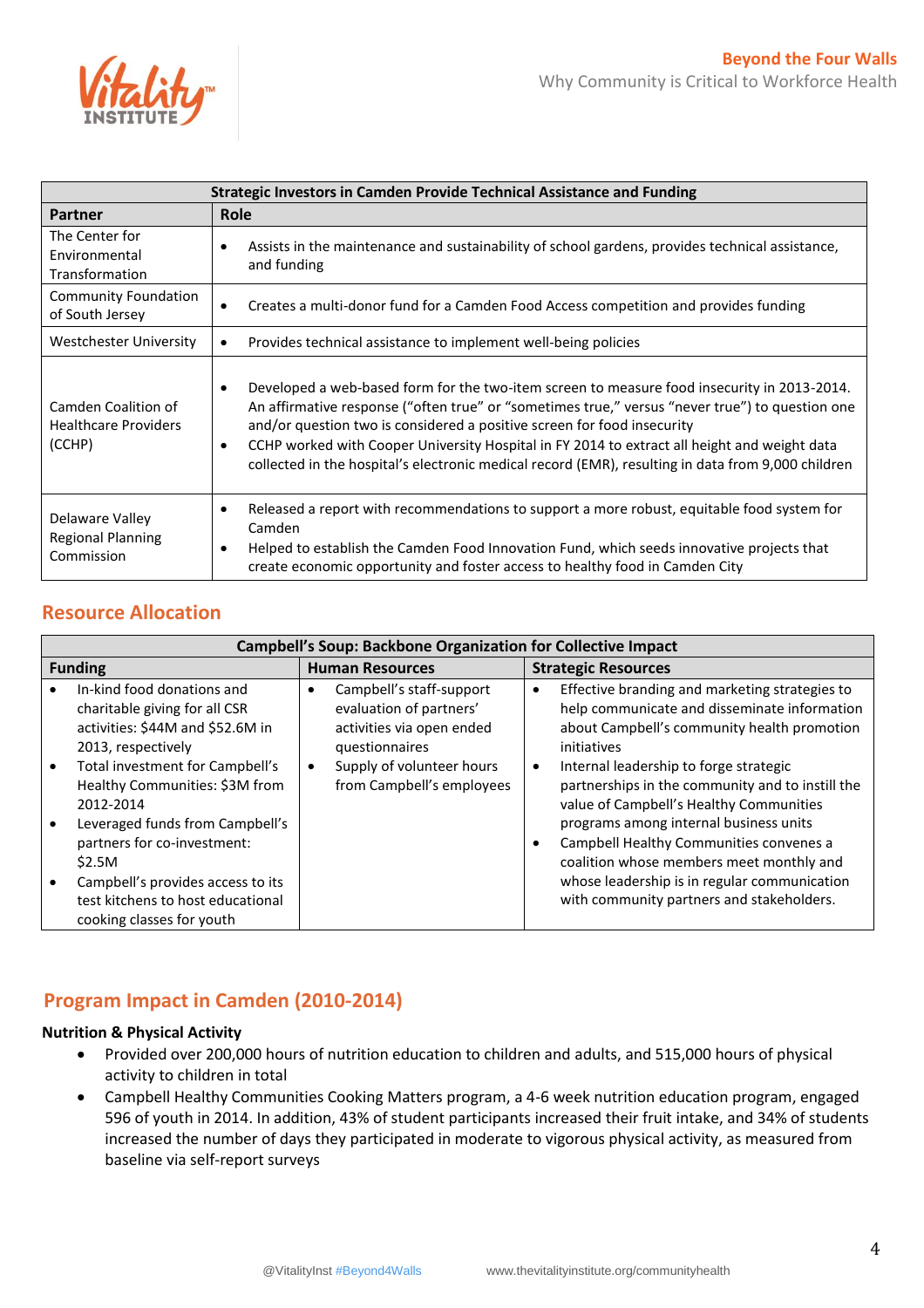

 Campbell Healthy Communities Soccer for Success program participants accomplished a 10% reduction in obesity over the course of a twelve week program administered 3 days a week, offered twice a year. The program served almost 700 students at 19 sites in community centers and schools throughout Camden in 2014<sup>3</sup>

### **Systems Change**

- The Camden Coalition of Healthcare Providers, a collective impact partner, integrated a hunger questionnaire into local electronic medical records (EMR), and monitors population-level changes in hunger and obesity rates as part of the Healthy Communities initiative<sup>4</sup>
- The Camden Coalition of Healthcare Providers Pregnancy and Parenting Partners program incorporated nutrition and healthy eating into the curriculum for pregnant and parenting mothers through bi-monthly prenatal and pediatric group visits

## **Aligning Community and Business Impact**

- **Volunteerism**: With Campbell employees embracing the Healthy Communities program, more than 21,000 hours of volunteering were contributed to community organizations. An example of a specific output achieved is a yearlong Career Paths program for Healthy Communities schools that was created by a 28-member team of Campbell Soup Company
- **Changing Product Portfolio**: In 2014, Campbell launched a new flavor of its V8 100% Vegetable Juice, introduced two new Healthy Request soups, and updated its Arnott's Lunch Slices to include a "Low Glycemic Index" label. While the decisions to launch new products of acquire new brands are not driven directly by Campbell's community initiatives, they are aligned and happen in parallel demonstrating the company's strategic shift towards a focus on health
- **Community Partnerships**: Campbell expanded its community network by leading 70 community conversations with 560 participants.<sup>5</sup> Partnerships with non-profits have the potential to inform Campbell's decisions on how to meet consumer demands for healthier and affordable foods that meet nutritional standards. Such healthy alternatives can be provided as part of nutritional/cooking classes in the community. Community partners can inform the company on what types of products could benefit consumers' diet and are affordable and appealing. Building an increasing number of partnerships with community organizations allows Campbell to gain brand visibility and establish itself as collaborator in addressing the issue of childhood obesity

## **Looking to the Future**

#### **Community Impact**

- Evaluating the success of collective impact and stakeholder engagement efforts in Campbell communities by surveying partners on progress toward key objectives in both Camden and Henry County
- Monitoring population health improvements in Camden, reflected by changes in RWJF County Health Rankings scores and hunger and obesity prevalence tracked by the Camden Coalition of Healthcare Providers
- Continue implementation and begin evaluation of Campbell's Healthy Communities in Henry County, OH
- Since 2010, the company expanded its initiatives from Camden to Henry County and plans to expand to Everett, Washington, where Campbell's employees are taking initiative to promote health in their county

 $\overline{a}$ 

<sup>&</sup>lt;sup>3</sup> CHI annual report 2014 pg. 12

<sup>4</sup> CHI 2014 Annual Report pg. 18 and 19

<sup>5</sup> Campbell CSR Repor[t http://www.campbellcsr.com/Download/\\_pdf/CSC-001\\_SR\\_PDF.pdf](http://www.campbellcsr.com/Download/_pdf/CSC-001_SR_PDF.pdf)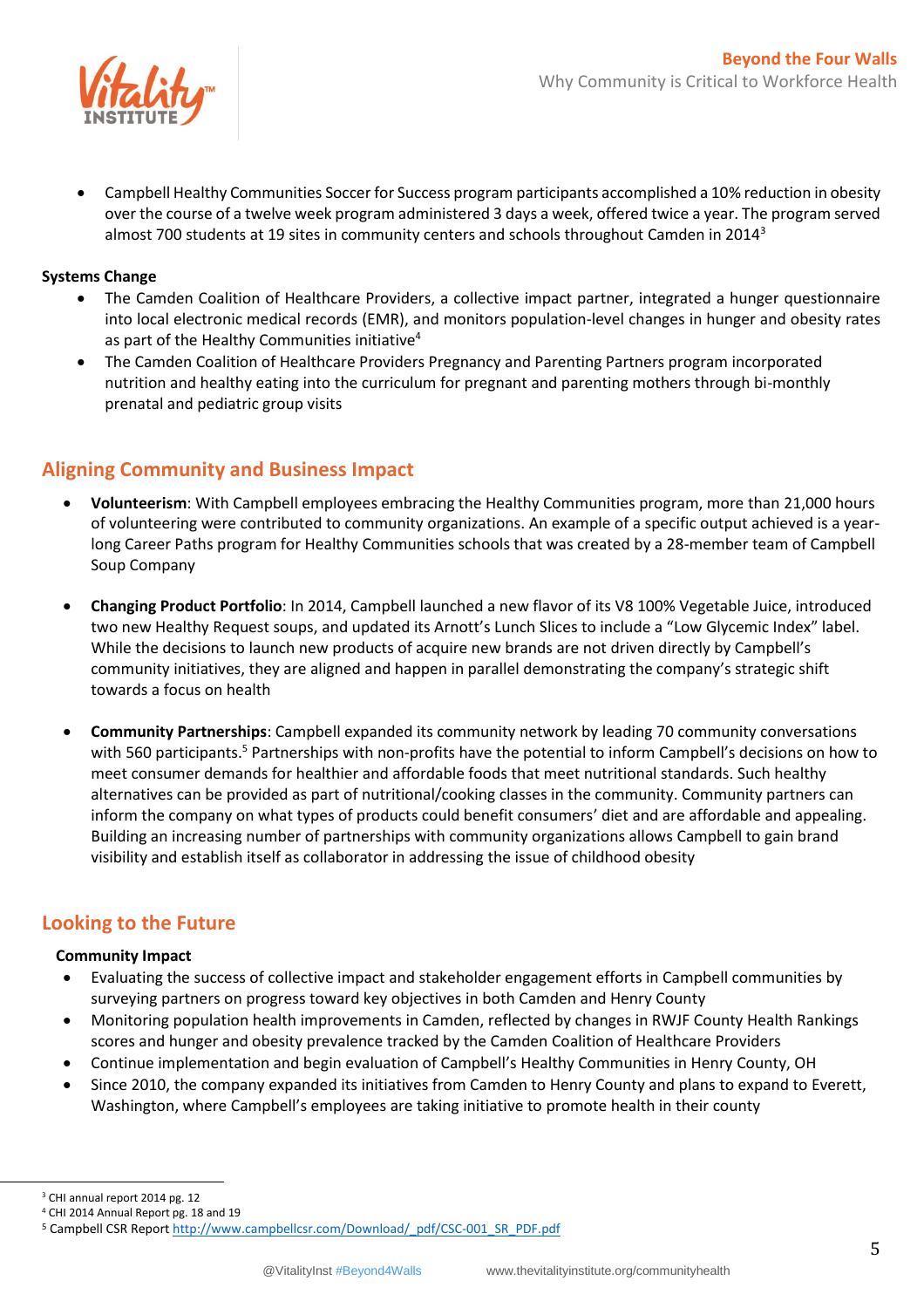

#### **Business Impact Goals in Development**

- Assessing the effects of employee volunteerism on retention and productivity
- Demonstrating effect of Healthy Communities program on business decisions (such as acquiring new brands or reformulating products) and resulting increases in profitability

*This case study was adopted from a semi-structured qualitative interview and publicly available information. To learn more about the link between workforce and community health and the strategies businesses are implementing to invest in community health, read the Vitality Institute's report "Beyond the Four Walls: Why Community is Critical to Workforce Health."*

*To access the report and additional case studies, visi[t www.thevitalityinstitute.org/communityhealth](file:///C:/Users/sradjy/AppData/Local/Microsoft/Windows/Temporary%20Internet%20Files/Content.Outlook/O22GP35G/www.thevitalityinstitute.org/communityhealth) or look us up on social media @VitalityInst #Beyond4Walls.*